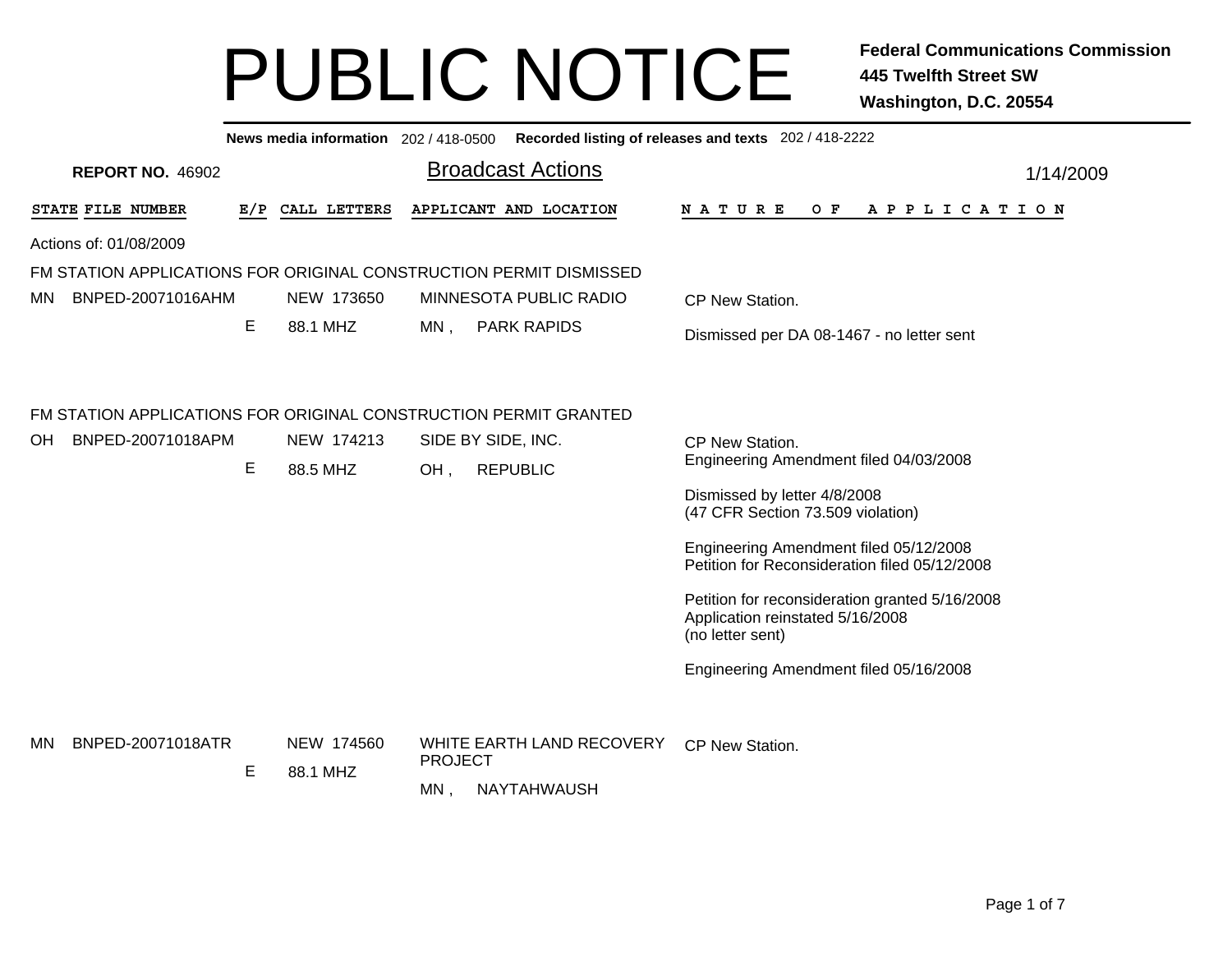|                                |     |              | News media information 202/418-0500 Recorded listing of releases and texts 202/418-2222 |                                                                                                           |
|--------------------------------|-----|--------------|-----------------------------------------------------------------------------------------|-----------------------------------------------------------------------------------------------------------|
| <b>REPORT NO. 46902</b>        |     |              | <b>Broadcast Actions</b>                                                                | 1/14/2009                                                                                                 |
| STATE FILE NUMBER              | E/P | CALL LETTERS | APPLICANT AND LOCATION                                                                  | <b>NATURE</b><br>O F<br>A P P L I C A T I O N                                                             |
| Actions of: 01/08/2009         |     |              |                                                                                         |                                                                                                           |
|                                |     |              | FM STATION APPLICATIONS FOR ORIGINAL CONSTRUCTION PERMIT GRANTED                        |                                                                                                           |
| BNPED-20071018AUI<br>ME        |     | NEW 173509   | <b>CONGREGATION OF THE</b>                                                              | CP New Station.                                                                                           |
|                                | Е   | 90.7 MHZ     | SERVANTS OF THE BLESSED<br><b>SACRAMENT</b>                                             | Engineering Amendment filed 12/04/2007                                                                    |
|                                |     |              | <b>MADISON</b><br>ME                                                                    | Joint Settlement Agreement filed 1/10/08 by (the "Monastery"); ("AECC")<br>and ("BBC")                    |
|                                |     |              |                                                                                         | Application dismissed by letter 3/28/2008                                                                 |
|                                |     |              |                                                                                         | Petition for Reconsideration Filed 04/28/2008 by Congregation of the<br>Servants of the Blessed Sacrament |
|                                |     |              |                                                                                         | Engineering Amendment filed 06/27/2008                                                                    |
|                                |     |              |                                                                                         | Petition for Reconsideration granted 7/10/2008<br>Application reinstated nunc pro tunc 7/10/2008          |
|                                |     |              |                                                                                         |                                                                                                           |
| BNPED-20071022BJP<br><b>NM</b> |     | NEW 175514   | DINE AGRICULTURE, INC.                                                                  | <b>CP New Station.</b>                                                                                    |
|                                | Е   | 90.5 MHZ     | <b>SHIPROCK</b><br>NM.                                                                  |                                                                                                           |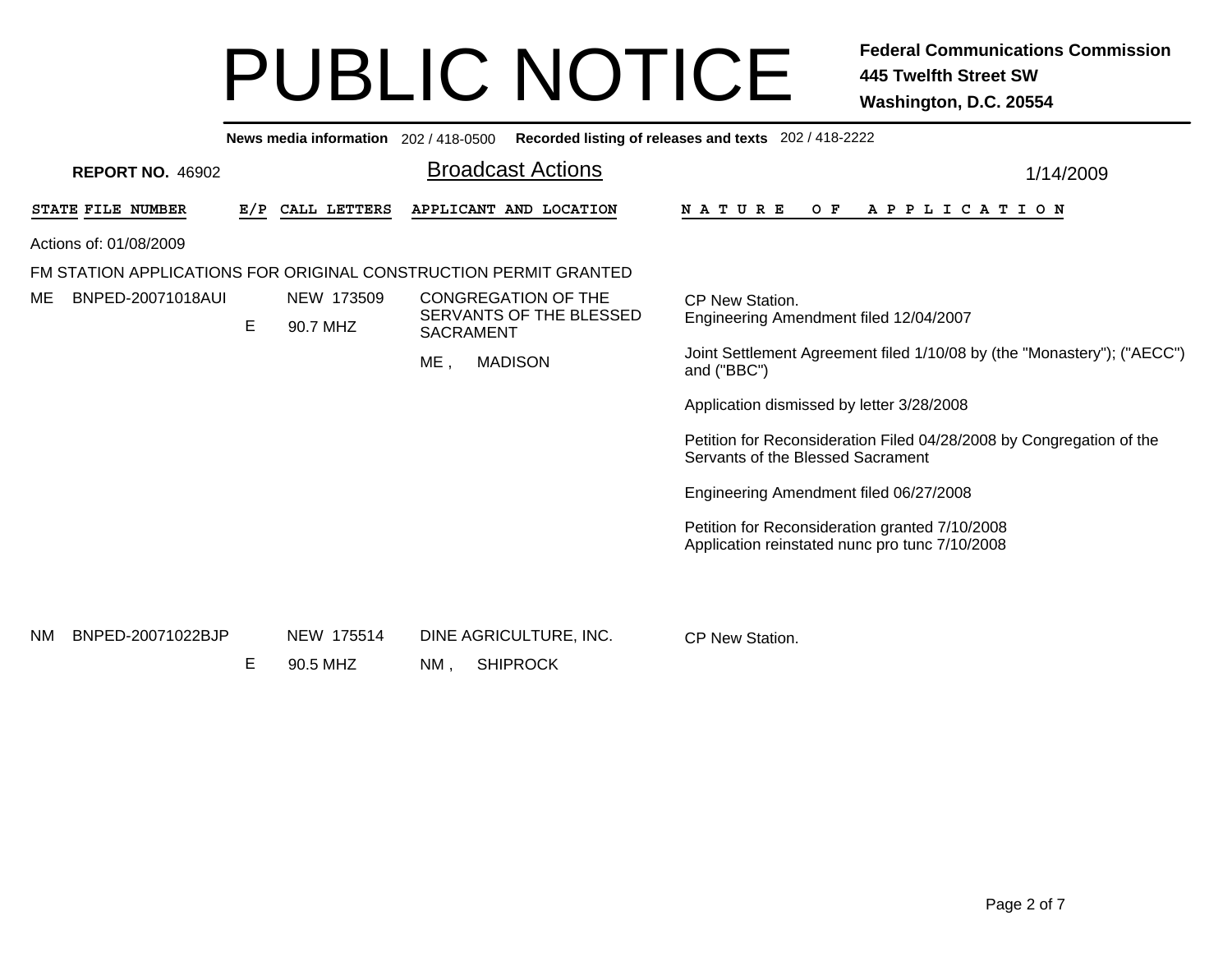|                                                                  |     | News media information 202 / 418-0500 |                    |                                            | Recorded listing of releases and texts 202 / 418-2222                                                                                                                          |  |  |
|------------------------------------------------------------------|-----|---------------------------------------|--------------------|--------------------------------------------|--------------------------------------------------------------------------------------------------------------------------------------------------------------------------------|--|--|
| <b>REPORT NO. 46902</b>                                          |     |                                       |                    | <b>Broadcast Actions</b>                   | 1/14/2009                                                                                                                                                                      |  |  |
| STATE FILE NUMBER                                                | E/P | CALL LETTERS                          |                    | APPLICANT AND LOCATION                     | OF APPLICATION<br><b>NATURE</b>                                                                                                                                                |  |  |
| Actions of: 01/08/2009                                           |     |                                       |                    |                                            |                                                                                                                                                                                |  |  |
| FM STATION APPLICATIONS FOR ORIGINAL CONSTRUCTION PERMIT GRANTED |     |                                       |                    |                                            |                                                                                                                                                                                |  |  |
| BNPED-20071022BLQ<br>FL                                          |     | NEW 176134                            |                    | WESTMINSTER ACADEMY                        | CP New Station.                                                                                                                                                                |  |  |
|                                                                  | E   | 89.3 MHZ                              | FL,                | CARRABELLE                                 | Settlement Agreement filed 11/10/08 by ("Reach") and ("Westminister")                                                                                                          |  |  |
|                                                                  |     |                                       |                    |                                            | Petitions to deny must be on file no later than 30 days from the date of<br>this public notice accepting the application for filing.<br>Engineering Amendment filed 11/14/2008 |  |  |
|                                                                  |     |                                       |                    |                                            | Settlement Agreement Filed 11/10/2008 by Westminster Academy                                                                                                                   |  |  |
| BNPED-20071022BTU<br>VT                                          | E   | NEW 175823<br>90.5 MHZ                | PEACE, INC.<br>VT, | ADIRONDACK CENTER FOR<br><b>ST. ALBANS</b> | CP New Station.                                                                                                                                                                |  |  |
| Actions of: 01/09/2009                                           |     |                                       |                    |                                            |                                                                                                                                                                                |  |  |
| AM STATION APPLICATIONS FOR LICENSE TO COVER GRANTED             |     |                                       |                    |                                            |                                                                                                                                                                                |  |  |
| BL-20081117ANX<br>MN.                                            |     | KAGE 33276                            | KAGE, INC.         |                                            | License to cover.                                                                                                                                                              |  |  |
|                                                                  | P   | 1380 KHZ                              | MN,                | <b>WINONA</b>                              |                                                                                                                                                                                |  |  |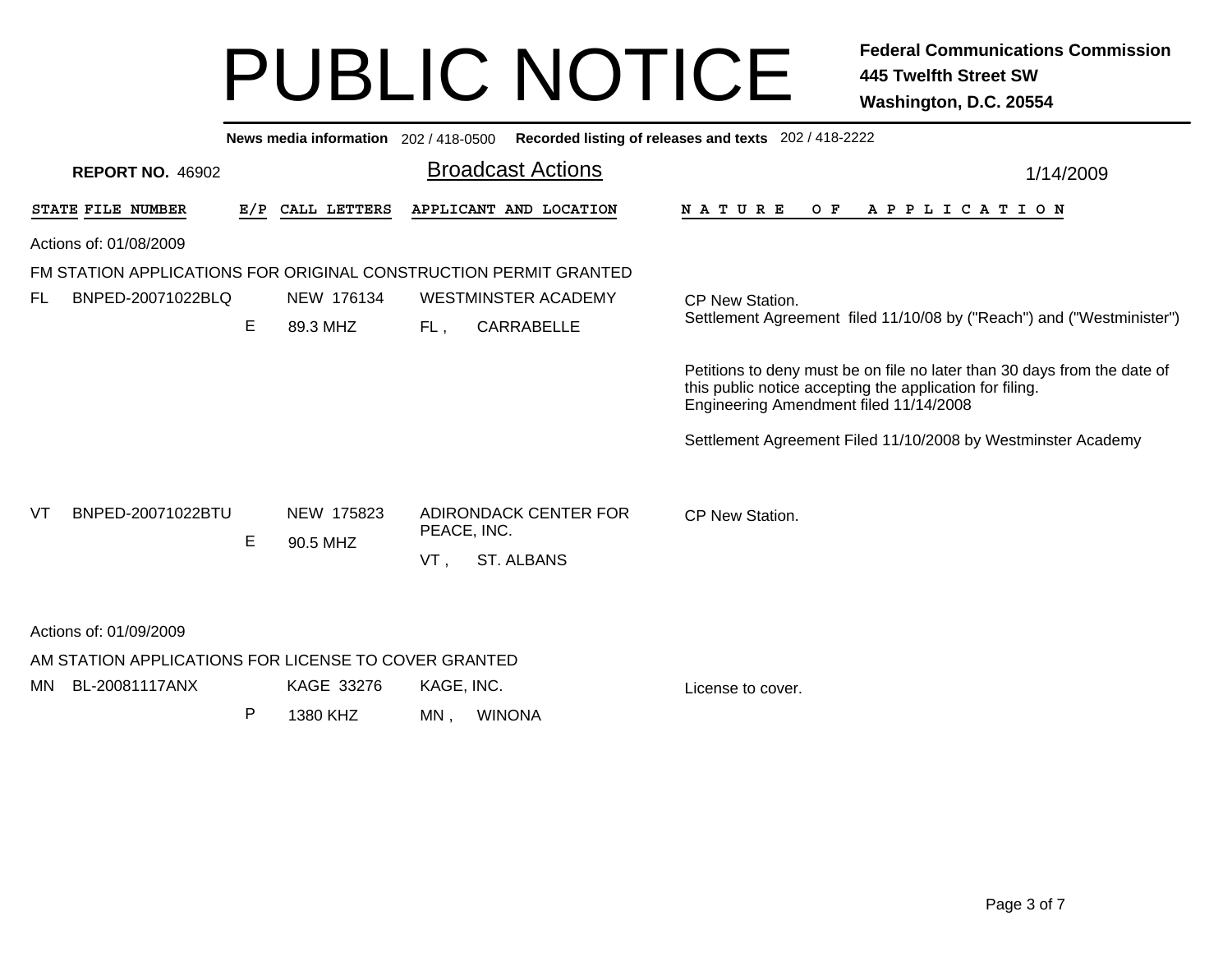|     |                                                        |              |                               |              | News media information 202/418-0500 Recorded listing of releases and texts 202/418-2222                                                   |                                                                                                                                                                                                                                                                                                  |           |
|-----|--------------------------------------------------------|--------------|-------------------------------|--------------|-------------------------------------------------------------------------------------------------------------------------------------------|--------------------------------------------------------------------------------------------------------------------------------------------------------------------------------------------------------------------------------------------------------------------------------------------------|-----------|
|     | <b>REPORT NO. 46902</b>                                |              |                               |              | <b>Broadcast Actions</b>                                                                                                                  |                                                                                                                                                                                                                                                                                                  | 1/14/2009 |
|     | STATE FILE NUMBER                                      | E/P          | CALL LETTERS                  |              | APPLICANT AND LOCATION                                                                                                                    | <b>NATURE</b><br>A P P L I C A T I O N<br>O F                                                                                                                                                                                                                                                    |           |
|     | Actions of: 01/09/2009                                 |              |                               |              |                                                                                                                                           |                                                                                                                                                                                                                                                                                                  |           |
|     |                                                        |              |                               |              | AM STATION APPLICATIONS FOR MAJOR MODIFICATION TO A LICENSED FACILITY GRANTED                                                             |                                                                                                                                                                                                                                                                                                  |           |
| AL  | BMJP-20051031AGW                                       |              | <b>WASG 51141</b>             | 550 AM, INC. |                                                                                                                                           | AM Auction 84                                                                                                                                                                                                                                                                                    |           |
|     |                                                        | E.           | 540 KHZ                       | AL,          | <b>DAPHNE</b>                                                                                                                             | Major change in licensed facilities.<br>Engineering Amendment filed 08/31/2006<br>Engineering Amendment filed 11/14/2006<br>Engineering Amendment filed 02/02/2007<br>Engineering Amendment filed 11/13/2007<br>Engineering Amendment filed 03/12/2008<br>Engineering Amendment filed 09/29/2008 |           |
|     | AM STATION APPLICATIONS FOR DIRECT MEASUREMENT GRANTED |              |                               |              |                                                                                                                                           |                                                                                                                                                                                                                                                                                                  |           |
| MN. | BZ-20081201DOE                                         |              | KLBB 60646                    |              | <b>ENDURANCE BROADCASTING,</b>                                                                                                            | <b>Direct Measurement</b>                                                                                                                                                                                                                                                                        |           |
|     |                                                        | $\mathsf{P}$ | 1220 KHZ                      | <b>LLC</b>   |                                                                                                                                           |                                                                                                                                                                                                                                                                                                  |           |
|     |                                                        |              |                               | MN,          | <b>STILLWATER</b>                                                                                                                         |                                                                                                                                                                                                                                                                                                  |           |
| AL  | BZ-20081202AHY                                         | $\mathsf{P}$ | <b>WGNQ 57794</b><br>1480 KHZ | $AL$ ,       | MG MEDIA, INC.<br><b>BRIDGEPORT</b>                                                                                                       | <b>Direct Measurement</b>                                                                                                                                                                                                                                                                        |           |
| HI  | BPCDT-20081209ADE                                      | E            | <b>KHNL 34867</b><br>CHAN-35  | HI,          | DIGITAL TV APPLICATIONS FOR MINOR CHANGE TO A LICENSED FACILITY GRANTED<br><b>KHNL/KFVE LICENSE</b><br>SUBSIDIARY, LLC<br><b>HONOLULU</b> | Minor change in licensed facilities, callsign KHNL.                                                                                                                                                                                                                                              |           |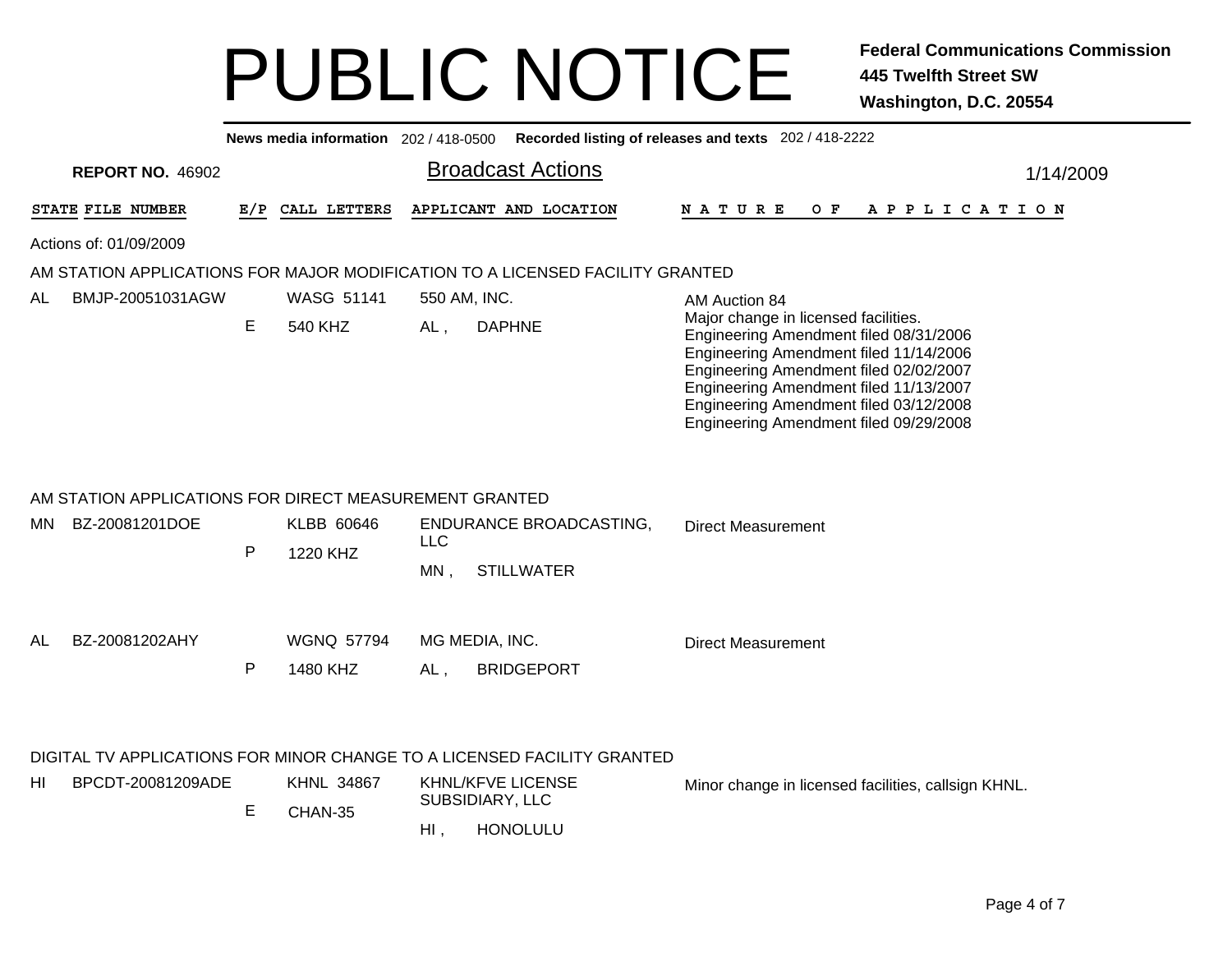|                                                             |     | News media information 202 / 418-0500 |                 |                                                                                   | Recorded listing of releases and texts 202 / 418-2222                          |  |
|-------------------------------------------------------------|-----|---------------------------------------|-----------------|-----------------------------------------------------------------------------------|--------------------------------------------------------------------------------|--|
| <b>REPORT NO. 46902</b>                                     |     |                                       |                 | <b>Broadcast Actions</b>                                                          | 1/14/2009                                                                      |  |
| STATE FILE NUMBER                                           | E/P | CALL LETTERS                          |                 | APPLICANT AND LOCATION                                                            | <b>NATURE</b><br>O F<br>A P P L I C A T I O N                                  |  |
| Actions of: 01/09/2009                                      |     |                                       |                 |                                                                                   |                                                                                |  |
|                                                             |     |                                       |                 | LOW POWER FM APPLICATIONS FOR MINOR MODIFICATION TO A CONSTRUCTION PERMIT GRANTED |                                                                                |  |
| NC.<br>BMPL-20081224AAR                                     |     | WFHC-LP                               | JBN INC.        |                                                                                   | Low Power FM Mod of CP to chg                                                  |  |
|                                                             | E   | 135228                                | $NC$ .          | <b>HENDERSONVILLE</b>                                                             |                                                                                |  |
|                                                             |     | 97.3 MHZ                              |                 |                                                                                   |                                                                                |  |
| FM STATION APPLICATIONS FOR ASSIGNMENT OF LICENSE GRANTED   |     |                                       |                 |                                                                                   |                                                                                |  |
| BALH-20081125ANZ<br>SC                                      |     | <b>WALC 72377</b>                     |                 | ALOHA STATION TRUST, LLC                                                          | Voluntary Assignment of License, as amended                                    |  |
|                                                             | E   | 100.5 MHZ                             | SC,             | <b>CHARLESTON</b>                                                                 | From: ALOHA STATION TRUST, LLC, AS TRUSTEE<br>To: RADIO TRAINING NETWORK, INC. |  |
|                                                             |     |                                       |                 |                                                                                   | Form 314                                                                       |  |
| FM STATION APPLICATIONS FOR LICENSE TO COVER GRANTED        |     |                                       |                 |                                                                                   |                                                                                |  |
| CO<br>BLED-20081218AEY                                      |     | KXWA 89401                            |                 | WAY-FM MEDIA GROUP, INC.                                                          | License to cover.                                                              |  |
|                                                             | Е   | 89.7 MHZ                              | CO <sub>1</sub> | LOVELAND                                                                          |                                                                                |  |
|                                                             |     |                                       |                 |                                                                                   |                                                                                |  |
| FM STATION APPLICATIONS FOR MODIFICATION OF LICENSE GRANTED |     |                                       |                 |                                                                                   |                                                                                |  |
| UT<br>BMLED-20081210AAE                                     |     | <b>KUSU-FM</b><br>69597               |                 | UTAH STATE UNIVERSITY OF<br>AGRICULTURE AND APPLIED                               | License to modify.                                                             |  |
|                                                             | E   |                                       | <b>COLENIOF</b> |                                                                                   |                                                                                |  |

, LOGAN UT

SCIENCE

91.5 MHZ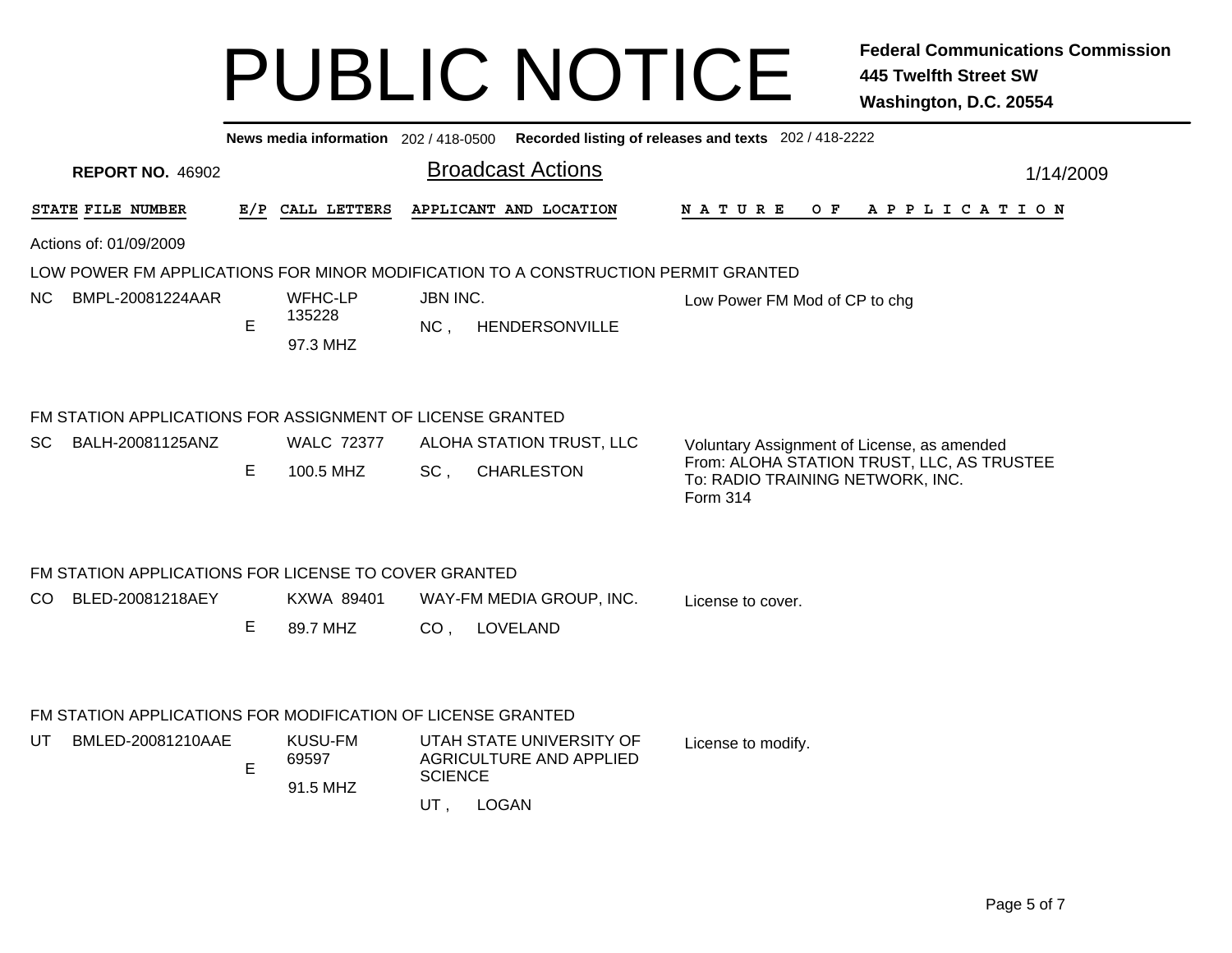|                                |                                                                  |                  |                                 | News media information 202 / 418-0500 Recorded listing of releases and texts 202 / 418-2222 |                                                        |  |  |  |  |  |
|--------------------------------|------------------------------------------------------------------|------------------|---------------------------------|---------------------------------------------------------------------------------------------|--------------------------------------------------------|--|--|--|--|--|
| <b>REPORT NO. 46902</b>        |                                                                  |                  |                                 | <b>Broadcast Actions</b>                                                                    | 1/14/2009                                              |  |  |  |  |  |
| STATE FILE NUMBER              | E/P                                                              | CALL LETTERS     |                                 | APPLICANT AND LOCATION                                                                      | <b>NATURE</b><br>O F<br>A P P L I C A T I O N          |  |  |  |  |  |
| Actions of: 01/09/2009         |                                                                  |                  |                                 |                                                                                             |                                                        |  |  |  |  |  |
|                                |                                                                  |                  |                                 | FM STATION APPLICATIONS FOR MINOR MODIFICATION TO A CONSTRUCTION PERMIT GRANTED             |                                                        |  |  |  |  |  |
| FL.<br>BMPED-20081029ACO       |                                                                  | <b>WPOZ 9876</b> | <b>CENTRAL FLORIDA</b>          |                                                                                             | Mod of CP to chg                                       |  |  |  |  |  |
|                                | E                                                                | 88.3 MHZ         | EDUCATIONAL FOUNDATION,<br>INC. |                                                                                             |                                                        |  |  |  |  |  |
|                                |                                                                  |                  | FL,                             | <b>UNION PARK</b>                                                                           |                                                        |  |  |  |  |  |
|                                | FM STATION APPLICATIONS FOR ORIGINAL CONSTRUCTION PERMIT GRANTED |                  |                                 |                                                                                             |                                                        |  |  |  |  |  |
| BNPED-20071018BDJ<br>TX.       |                                                                  | NEW 174797       |                                 | KANZA SOCIETY, INC.                                                                         | CP New Station.                                        |  |  |  |  |  |
|                                | E                                                                | 89.3 MHZ         | $TX$ ,                          | <b>DALHART</b>                                                                              | Settlement Agreement Filed 11/10/2008 by KANZA SOCIETY |  |  |  |  |  |
|                                |                                                                  |                  |                                 |                                                                                             |                                                        |  |  |  |  |  |
| BNPED-20071018BDZ<br><b>NM</b> |                                                                  | NEW 173315       |                                 | ALAMO NAVAJO SCHOOL                                                                         | CP New Station.                                        |  |  |  |  |  |
|                                | E                                                                | 88.1 MHZ         | BOARD, INC.                     |                                                                                             |                                                        |  |  |  |  |  |
|                                |                                                                  |                  | NM,                             | ALAMO                                                                                       |                                                        |  |  |  |  |  |
|                                |                                                                  |                  |                                 |                                                                                             |                                                        |  |  |  |  |  |
| BNPED-20071019AUE<br><b>NE</b> |                                                                  | NEW 175621       | <b>JAZZ BIRDS</b>               |                                                                                             | CP New Station.                                        |  |  |  |  |  |
|                                | Е                                                                | 90.5 MHZ         | $NE$ ,                          | <b>CHADRON</b>                                                                              | Engineering Amendment filed 12/19/2007                 |  |  |  |  |  |